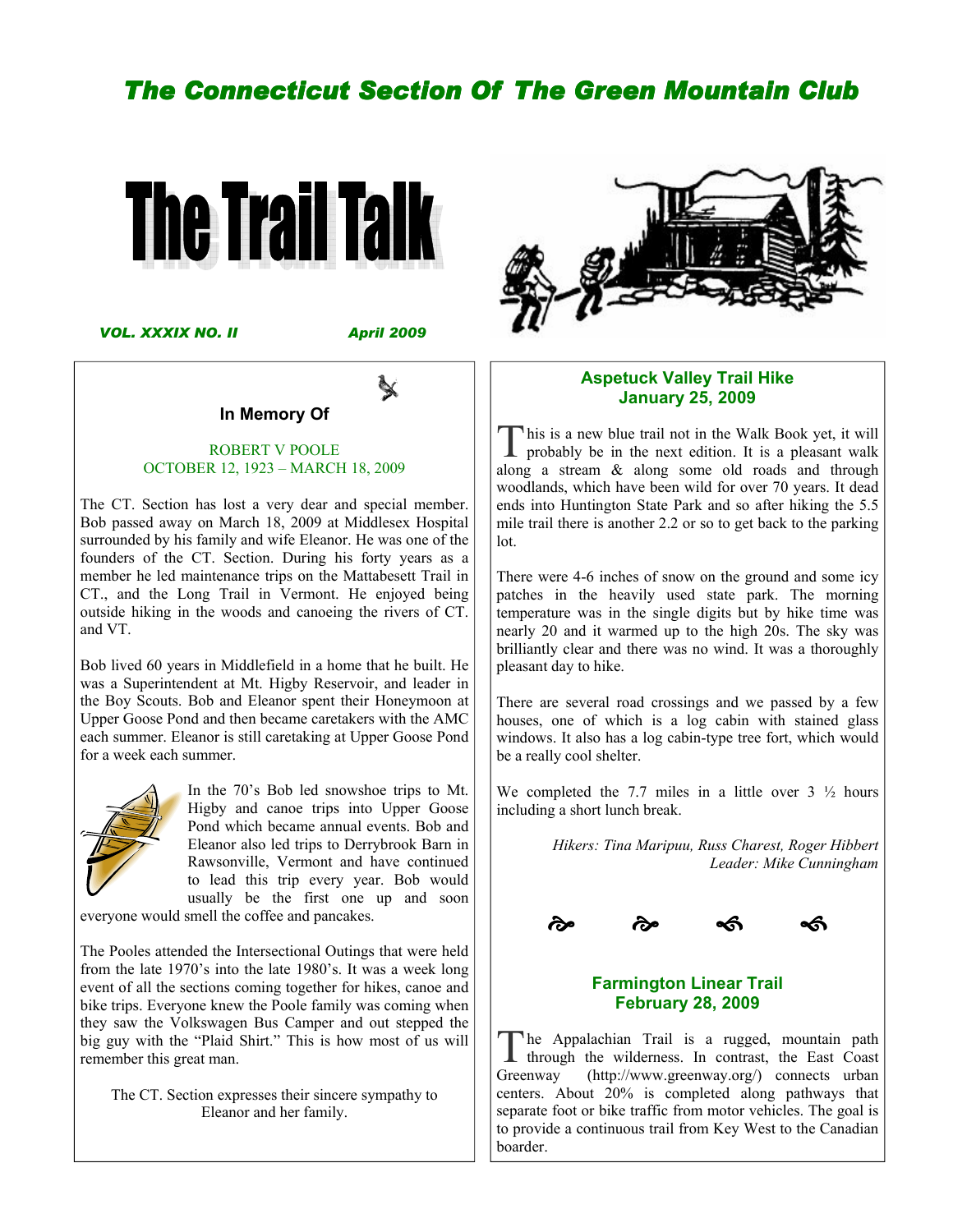# The Trail Talk

## Club Information

http://www.conngmc.com Officers & Executive Committee Carol Langley—President (860) 621-2860, cosmical14@yahoo.com Dick Krompegal, 1st Vice President, Trails & Shelters (860) 667-4205, rkrompy@aol.com Jim Robertson, 2nd Vice President, Activities (860) 633-7279, jrobert685@aol.com Laurene Sorensen, Director To The GMC (401) 965-6724, laurenesorensen@gmail.com Dan Zelterman, Secretary (203) 230-9108, daniel.zelterman@yale.edu Jack Sanga, Treasurer (860) 648-9614, jsanga@cox.net Laurene Sorensen, Reporter to the Long Trail News  $(401)$  965-6724, laurenesorensen@gmail.com

Please direct all inquiries regarding the Club to the President: Carol A. Langley 67 Pondview Drive Southington, CT 06489 (860) 621-2860, cosmical14@yahoo.com

The Trail Talk is published four times a year in January, April, July and October. Activity schedules are included in each issue. Reports of activities and articles must be sent to the editor no later than the tenth day of the month of the publication. Send articles to: Dick Krompegal 142 Churchill Drive Newington, CT 06111-4003 (860) 667-4205, rkrompy@aol.com

#### Membership

When filling out the form to join or renew, circle the Connecticut Section on the application to receive, at no extra charge, the Connecticut Section's newsletter and activity schedule.

#### Dues: Individual Adult \$ 40.00<br>Family \$ 50.00 Family Senior (70 or older) or Limited Income \$22.00 Nonprofit or Youth Group  $$50.00$ Business or Corporation  $$150.00$ Send annual dues to: The Green Mountain Club 4711 Waterbury-Stowe Road Waterbury Center, VT 05677-9904 (802) 244-7037, http://www.greenmountainclub.org

#### Connecticut Section Of The GMC

Post & Receive Messages, Photos, Other Activities http://groups.yahoo.com/group/ct\_green\_mountain\_club/ Having said that, it was clear that we should take advantage of all that an urban setting has to offer. These included stops at a Mexican restaurant and Dunkin' Donuts (twice!) To use the bathrooms, of course. We normally don't consider beer and nachos part of GMC sanctioned activities. (Maybe this should this be an item for discussion at our next annual meeting.) Anyway. Most of the day was spent in forested settings, along a wide paved trail that allowed us to walk three and four abreast for social interaction.

We met in a parking lot behind a supermarket and marched across brown fields in remediation. There was still a little ice and snow on the pavement. The Greenway has historical markers along the way describing the history of the trail as a rail corridor, and as a canal before that. One marker shows how the rail line provided service all the way to the top of Mt. Washington in the White Mountains. Well, maybe not a part of today's hike.

It was a great day to be out. Just enough spring chill to keep us moving along. Don and Sarah had other appointments and bailed out half-way in a car staged along the way. (Does a loss of 40% of hike participants constitute a club record or could this be attributed to the poor economy?) Mary, Dick, and Dan made it all the way back to our starting point but we were all dragging our heels by the end. It is time to get in shape if we are going to take this linear trail to Mt Washington. Perhaps another day?

> Don Hagestrom, Dick Krompegal, Mary O'Neill, Sarah O'Hare Leader: Dan Zelterman



## Zoar Trail Sunday, March 8, 2009

The Zoar Trail is named as such for much of it follows<br>along the shore of Lake Zoar, which is part of the Housatonic River. This 6.5 mile loop trail, a DEP -designated scenic trail, is located in the Paugussett State Forest in Southbury. We began at the parking area at the end of Great Quarter Road and followed the trail atop the bank of Lake Zoar for 2.4 miles. A few boats were out on the water this warm and sunny morning. The trail took us up a few steep sections, through Mountain Laurel and across several brooks. Our lunch stop was at Pryddan Brook, its many waterfalls making it the perfect place for a break. With renewed energy and Sinai, Ann's pup, leading the way, we hiked the last few miles enjoying this late winter's spring-like day. Several of us, with pizza on our minds, stopped in Derby to give in to our pizza craving.

Hikers: Donald "Woody" Woodbridge, Mary O'Neill, Don Hagstrom, Bill Falconer, Dick Hart, Ann Gurske and Sinai Leader: Sarah O'Hare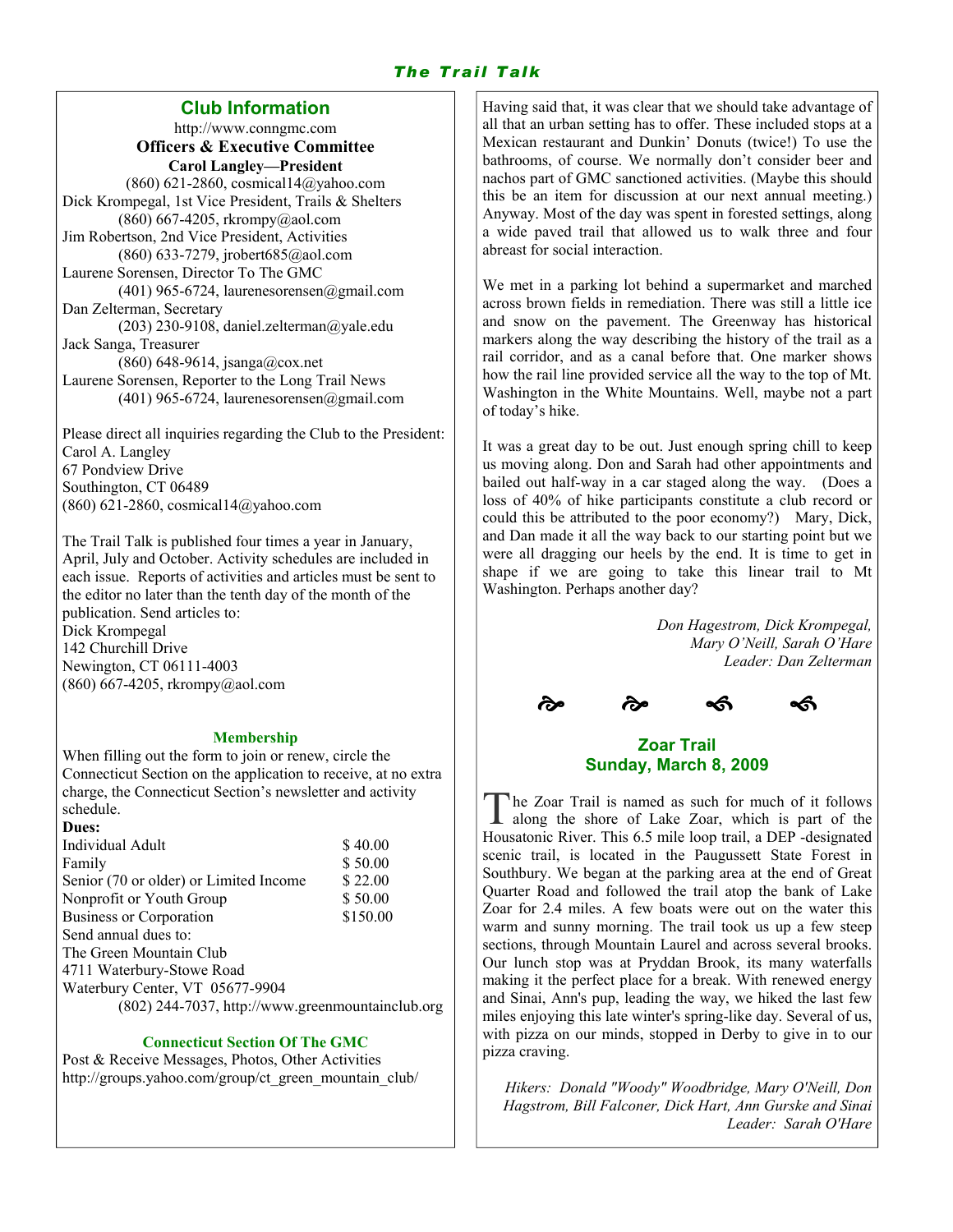## Tunxis Trail, Tipping Rock Loop, Valley Outlook Trail and Shelter Four Loop Tuesday, March 24, 2009

On this cold and sunny early spring morning our group gathered at the Nepaug State Forest entrance on Rt. 202. The plan was to begin our 8 mile hike on the Tunxis Mainline Trail and explore the three side trails between Rts. 202 and 44. The hike began with a gentle climb and within a few minutes George pointed out what appeared to be a large claw mark in the frozen mud at the base of a tree. A bear's futile attempt at digging for grubs perhaps? Much of the Tunxis Trail here followed along an old dirt road, still covered with ice and snow making for careful footing. We turned onto Tipping Rock Loop, a pretty trail taking us through stands of pines and Mountain Laurel. Turning southwest onto the Valley Outlook Trail, we picked up our pace for lunch was planned at its end, on a rockledge with a view of the Nepaug Valley. However, the strong wind had us head for a more sheltered area off the trail.

Retracing our steps along this 1.2 mile dead-end trail, we once again connected with Tipping Rock Loop. The map points to a location of the actual Tipping Rock, which, according to the trail description, tips no longer. We were uncertain as to exactly which boulder this 'tipping rock' was and giving up, we continued on. We found ourselves in an especially scenic area of the state forest. There were rock cliffs and brooks and apparently others have found it pleasant, too, for there was a small campground with a large fire ring, complete with a pile of split wood at the ready. We soon stepped onto the Tunxis Trail, turned right, then left onto Shelter Four Loop. This short, one mile trail brought us back to the Tunxis one last time and then on to our starting point. Back at our cars, Bill produced a small cake, complete with candles, and we all enjoyed a little birthday celebration for the hike leader. Thank you all for sharing a special day with me!

> Hikers: George Jackson, Don Hagstrom, Sandra Hassan, Bill Falconer Leader: Sarah O'Hare



## Sleeping Giant S.P. Febbruary 14, 2009

The plan was to hike all the red trails that crossover the Sleeping Giant from N-S and get our HEARTS pumping. Leaving the parking area around 9:45 Dick Krompegal, Dan Zelterman and I left in search of the Red Triangle using the Blue Crossover Trail. Our first stop was the Old Quarry, then and Old Cement Building that Dan

thought was used for explosives from the mining days the trail took us down to the Mill River. Walking along the river was very peaceful during this time some speculation was made as to what fish lived in the Mill River and if we could canoe it. Following the trail out to Tuttle Rd. to make it official we then crossed back and intersected with the Red Hexagon Trail. The climb was up-up-up and as we were taking a short break to catch our breath, whom do we seeing coming up the trail but Mary O'Neill – glad you could make and caught up with us. We had started at the elevation of 110 and in half mile we reached 550 ft. Then over the Giant and down to 220 ft where we connected with the Yellow Trail for about a1/2 mile planning to connect with the Red Diamond.

The Yellow Trail connects with the Red Diamond at 260 ft which took us scrambling over some rocks that continued up and up until we reached 600 ft. At this point we were rewarded for our hard work by a Beautiful Red Tail Hawk, just east of us as it glided gracefully through the trees out of



our vision. As we started down the rocks and ice we met a hiker coming up the trail with a full backpack. Talking to the hiker we learned that he was using the trails to condition and train for a trip to Death Valley in Utah this spring.

It was almost 1:00 by the time we were able to get down the trail and decided to take a lunch break. There was a nice log we used as a bench for our lunch. In the field across the road horses grazed and we wondered what could they be eating – but the horses seemed to be satisfied with what they were eating. A short walk on the road brought us to the Red Dot Cascade Trail. This is one of my favorite trails in the park. Along the way we stopped for photos and even a cave to have a picture taken in. Not much ice so we moved along keeping our "Hearts Pumping".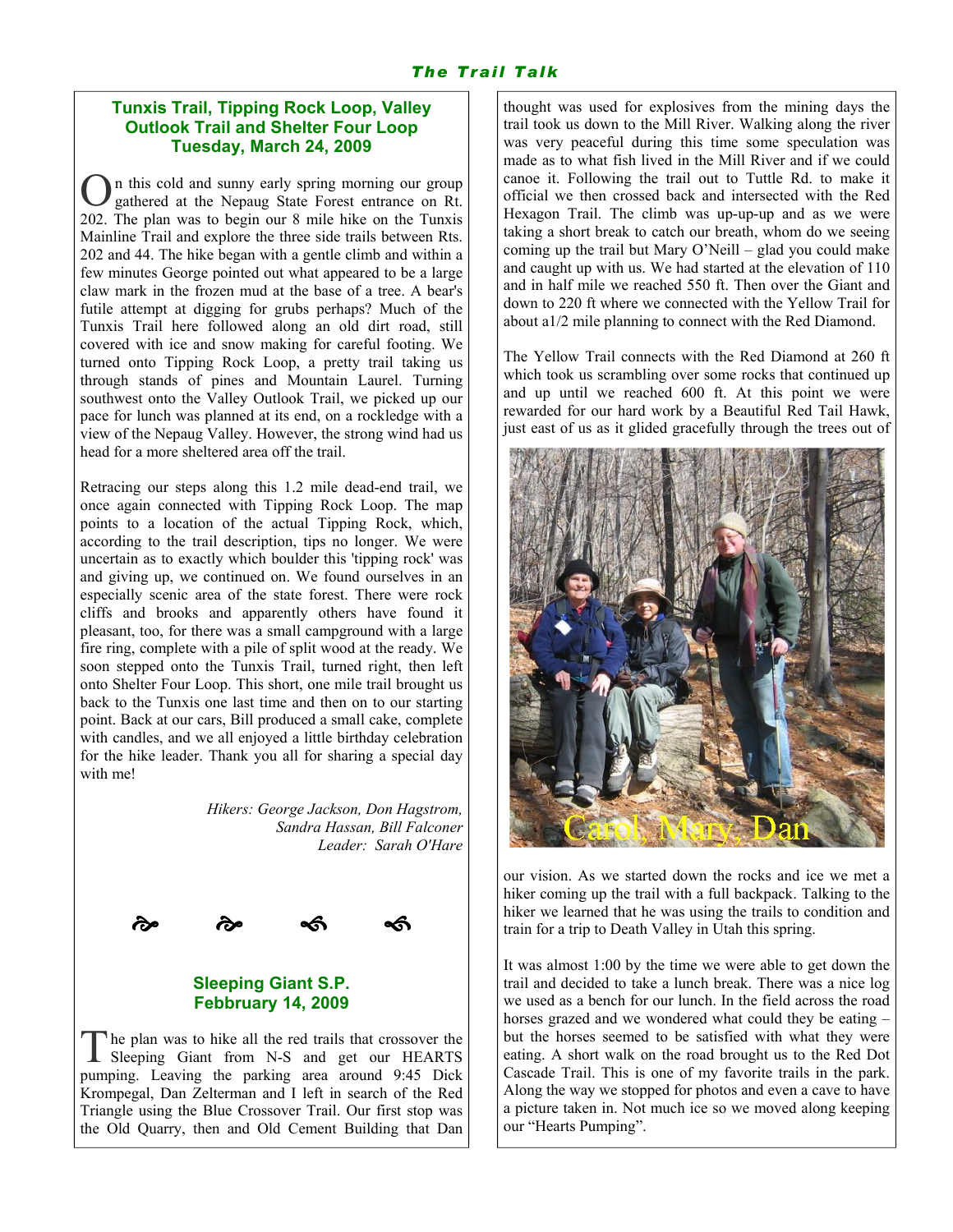#### The Trail Talk

As we intersected the White Trail along the right leg we started wondering if we could do another ascent and decent. The last Red Trail was farthest north and would probably have quite a bit of ice. A decision was made to finish up the Red Dot and follow it out to Mt. Carmel Ave and walk the road back to the parking lot. I asked the question who wants to go for Pizza or Ice Cream and Dan's response was "Who wants to go to Dan's house for Pasta"?

A great dinner was prepared by Dan and his kitchen helpers, pasta and meatballs, tossed salad, garlic bread and a beverage of your choice. Thanks Dan for a great ending to a wonderful day of hiking with GMC friends.

Hikers: Mary O'Neill, Carol A. Langley, Dick Krompegal Leader: Dan Zelterman,



## Mattatuck Trail, Mohawk Mountain Section Sunday, April 5, 2009

 $\Gamma$  ive of us gathered for this hike, all suitably dressed for the day's anticipated high of approximately 60 degrees. Unfortunately, it was 37 degrees and windy, so we were all rather chilly to start, and none more so than the leader who had just discovered a leak in the hose to her hydration pack that kept a steady drip of water onto her jacket! However, we got started and warmed up promptly as we set off into the woods.

The early part of the hike near Flat Rocks Road was simple and pleasant, through stands of mature trees. We crossed a stone wall with impressively large rocks before reaching a paved road. After a quick stretch on the road we went back to the unpaved Perkins Road before reaching what was described as "a wet and difficult passage" over a large beaver dam. The description was apt. The beaver dam offered little secure footing, and at one point we had to cross a 6 foot stretch of (approximately 3 feet deep) water by inching across a 6 inch diameter log next to two wobbly, partially submerged 3 inch logs.

Once we had navigated the beaver dam, we thought we had seen the worst of it...but in a few tenths of a mile we came to

another, larger beaver dam While there was no water crossing on this one, the footing was less secure, and to our left the water was

![](_page_3_Picture_10.jpeg)

![](_page_3_Picture_11.jpeg)

The corner of Connecticut, Massachusetts and New York in the background.

so high that it threatened to wash over the dam with every gust of wind. We were most relieved (well, at least the leader was relieved) to have this part behind us.

We quickly left the woods and turned onto the gravel road leading to Camp Mohawk. We admired Mohawk Pond briefly and then decided to stop for lunch in a sheltered spot in the woods near the pond but out of the wind. Once lunch was finished, we began a 1.9 mile climb up to the fire tower on the top of Mohawk Mountain. The enormous rocks reminded several of us of the Pennsylvania sections of the AT. We were all warming up as we approached the summit, and Mary even got down to shirtsleeves, but we quickly had to bundle up again as we reached the windy top of the mountain.

The views were spectacular, but after a photo op we quickly decided to get back into the woods to get out of the wind. The last 1 1/2 miles were marked by a remarkable number of blown-down trees that frequently obscured the trail. We rested in the relative warmth and shelter of Cunningham Tower, an abandoned stone edifice, before finishing up at Mohawk Mountain Road. Three of us ended the hike in typical GMC style by heading to West Cornwall for barbecue pizza (quite tasty).

> Hikers: Mary O'Neill, Don Hagstrom, Dick Krompegal, Ken Williamson Leader: Lora Miller

![](_page_3_Picture_17.jpeg)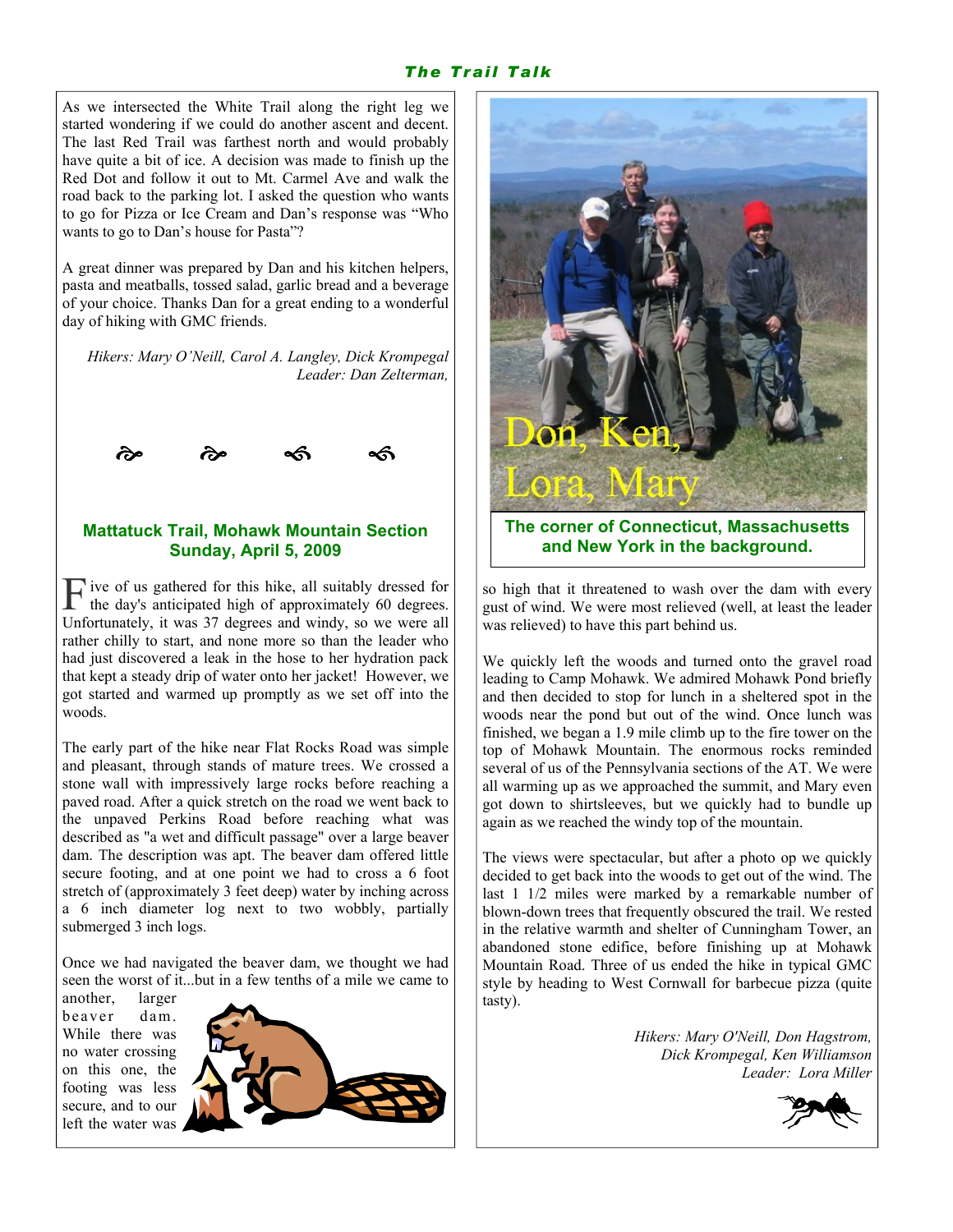## The Trail Talk

![](_page_4_Picture_1.jpeg)

#### Cockaponset Trail, Wildwood Trail and Old Forest Trail Tuesday April 7, 2009

"No winter lasts forever; no spring skips its turn." Hal Borland

S pring indeed! A Mourning Cloak butterfly, frogs peeping, turtles sunning on a rock, the call of a Redwinged Blackbird and sprouting skunk cabbage, all evidence of the season's change... this was a delightful ramble through the Cockaponset Forest in Haddam.

Our 5.5 mile hike was a loop encompassing the Cockaponset Trail (between Beaver Meadow Road and Old Country Road) and its two side trails, the Mountain Laurel - lined Wildwood Trail and the Old Forest Trail. This section of the Cockaponset Trail was especially scenic - the stone bridgewalk over a brook spilling from a marsh, the rocky overlooks, stone stairways, vernal pools and the miles of old and gnarly Mountain Laurel arbors. This is a trail worthy of exploring every season of the year!

> Hikers: Mandy Brink, Don Hagstrom, Bill Falconer, Mark Schofield Leader: Sarah O'Hare

![](_page_4_Picture_7.jpeg)

![](_page_4_Picture_8.jpeg)

## Rockledge Preserve, Madison, CT February 16, 2009

A nother great winter hiking day and yes more ice on the trail. On this hike we had a new person Ann Gurske and her dog Sinai. Richard & Leslie Chandler brought their daughters Natasha and Tanya and the dog loved the girls. As we started on the Old Crooked Hill Trail Tanya decided to do some dog training and in minutes had Sinai jumping over sticks as we hiked along. The trail was easy hiking and very enjoyable. When we reached the Dave Houston Trail the group split up as the girls wanted to return to the car.

Moments we hear the girls' voices again and see Leslie and Rich climbing the Glacial Rock. This looks like fun so we all hiked over but stayed on the ground and took some pictures of the group.

Parting again we were in search of the Orange Boundary Trail which would lead us to the Lunch Rocks. While we were waiting in the parking lot for everyone a gentlemen warned us not to go out to the rocks because it would be icy. There was not a single piece of ice or any snow. Before we knew it we were standing at the base of Silent Cliffs. The sun was shinning and all we heard was the rustling of leaves. Dick, Ann and Sinai found a lunch spot and sat down. Henry and Carol weren't sure where the trail went from here so we doubled back for a short distance and came back to Dick and Ann but didn't see any blazes. We decided to have lunch and worry about the blazes later, while sitting down and looking around what to we see straight ahead of us but the orange blaze.

We didn't have any ice to fall on so Ann and I took advantage of the leaves and both took a tumble. We found the Town Monument for the Madison and Guilford Boundaries. The trails are easy to follow but the maps uses letters to identify things and the sign posts are suing numbers. At the end of the Boundary Trail we looped back around and rejoined the Dave Houston Trail and hiked back to the parking lot.

Thanks to all who joined me on this lovely winter day:

Dick Krompegal, Henry Smith, Rich, Leslie, Natasha & Tanya Chandler, Ann Gurske and Carol A. Langley

![](_page_4_Picture_16.jpeg)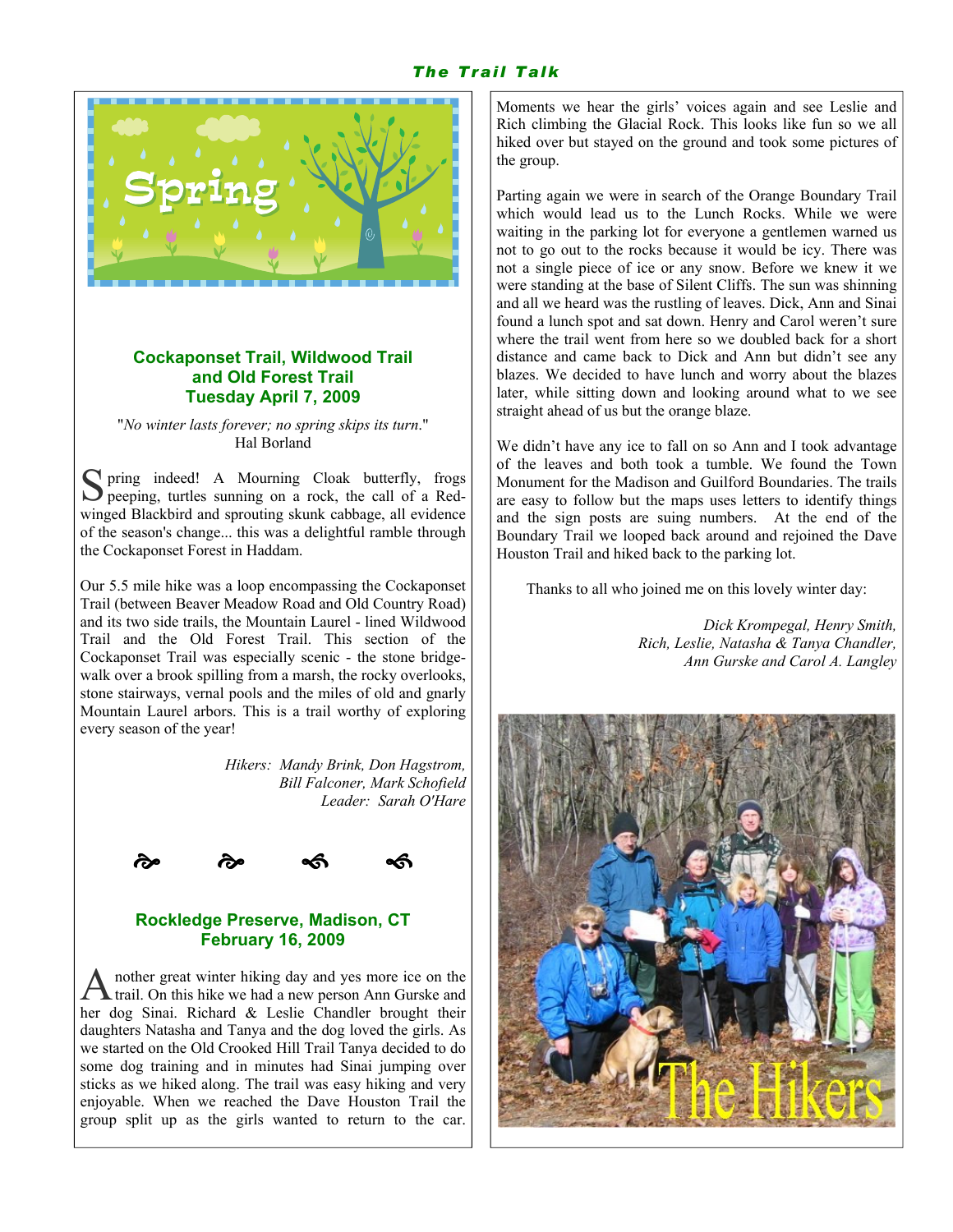#### Mary's Biennial Muddy Butt Hike

s a hiker, you know you're in for a ride when your fearless leader gets lost on the way to the hike. I lose all sense of direction on cloudy days. What can I say? We get started after my fashionably late arrival at Westwoods entrance #3 in Guilford.

In my heightened, tardiness-induced adrenaline state, I tear up the white circle trail through many intersections with the white square trail. After passing many breathtaking vistas overlooking the graffiti-laden railroad tracks, one of the other hikers suggested that we stop and wait for the rest of my charges. After we gather together and took a head count, we realized that we had lost three people! That's 25% of my group, which exceeds the acceptable loss limit of 10% or less.

Reminiscent of my military days, I run back through the woods with my backpack looking for my lost hikers. We were less than a mile into the hike, and I had found them lost on a white square trail. So as not to embarrass them, I won't mention any names, Dick, Dan, and Sandra.

After we had coalesced back into a complete group of twelve, we proceeded along the white circle trail again. The view of the rail road tracks gave way to a lovely view of Lost Lake. Now the real hike had commenced.

We then turned west onto the yellow trail where we found a

facing a undeniably square blaze; but isn't that part of the Westwoods charm? The monotony of the hike broken up by confusion?

My personal favorite was when we were trying to find the green trail blazes in an area also known to be traversed by the blue trail only to be confronted with a blue-green blaze. (It was like a turquoisey-aqua color actually.) Just embellishing a little; the Westwoods folks do a great job with this area.

The rest of the hike was a bit more placid. We hiked on the plank walk where we saw the purple beaks of the young skunk cabbage. In the northern most part of the hike, we also saw snow drops. After the plank walk, we headed back to the cars along the orange trail. This part of the hike was fairly unremarkable, but we did see a wild pack of ravenous toy dogs.

We ended the hike at C&C Pizza in Guilford. Oh, in case the non-participants are wondering why this hike is called the "muddy butt" hike: Westwoods is sprinkled with steep descents down bedrock passages where even the proud succumb to scooting down the trail on their posteriors.

> Hikers: Don Hagstrom, Sandra Hassan, Ted Kepler, Dick Krompegal, Lora Miller, Jack Sanga, Mark Schofield, Alice, Marianne & Rob Valley, Dan Zelterman. Leader: Mary O'Neill

couple of off-trail goodies. The first was a deep bedrock crevice that required some contortionist tactics to navigate. This was followed by a less challenging but cute climb up a ladder.

I would like to say that the rest of the hike was uneventful, but my mere liking it would not make it truthful. Apparently, bless their sweet souls, the folks who maintain the trails at Westwoods have a liking for ambiguity.

We unintentionally ended up on a square trail a couple of times when the round blazes morphed into blotches of indeterminate shapes (aka squircles) until we finally found ourselves

![](_page_5_Picture_15.jpeg)

Inlet of Long Island Sound in the background